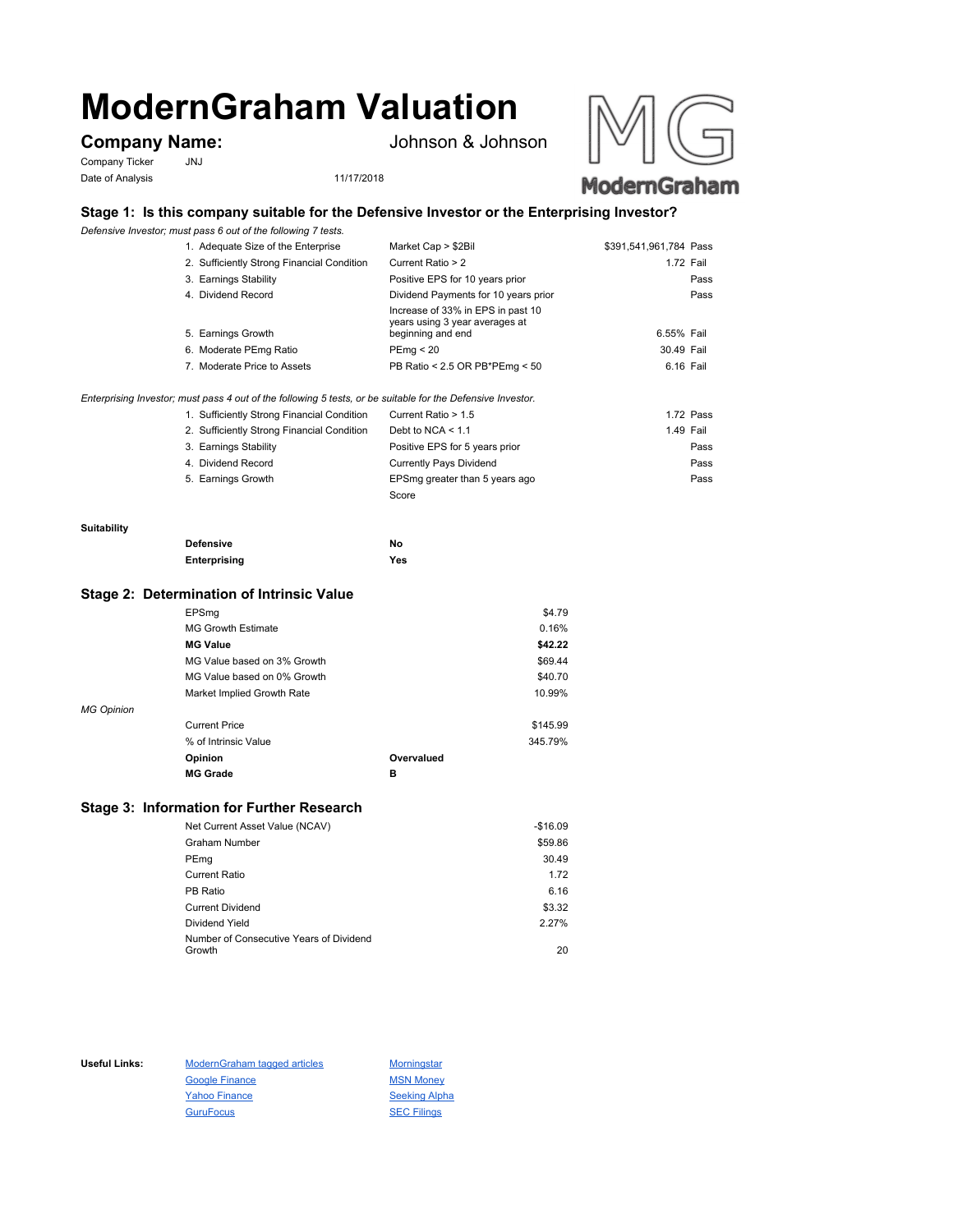| <b>EPS History</b> |        | <b>EPSmg History</b>                 |                   |
|--------------------|--------|--------------------------------------|-------------------|
| Next Fiscal Year   |        |                                      |                   |
| Estimate           |        | \$7.10 Next Fiscal Year Estimate     | \$4.79            |
| Dec2017            | \$0.47 | Dec2017                              | \$3.91            |
| Dec2016            | \$5.93 | Dec2016                              | \$5.48            |
| Dec2015            | \$5.48 | Dec2015                              | \$5.06            |
| Dec2014            | \$5.70 | Dec2014                              | \$4.74            |
| Dec2013            | \$4.81 | Dec2013                              | \$4.26            |
| Dec2012            | \$3.86 | Dec2012                              | \$4.06            |
| Dec2011            | \$3.49 | Dec2011                              | \$4.17            |
| Dec2010            | \$4.78 | Dec2010                              | \$4.41            |
| Dec2009            | \$4.40 | Dec2009                              | \$4.13            |
| Dec2008            | \$4.57 | Dec2008                              | \$3.87            |
| Dec2007            | \$3.63 | Dec2007                              | \$3.39            |
| Dec2006            | \$3.73 | Dec2006                              | \$3.13            |
| Dec2005            | \$3.35 | Dec2005                              | \$2.72            |
| Dec2004            | \$2.74 | Dec2004                              | \$2.31            |
| Dec2003            | \$2.29 | Dec2003                              | \$2.01            |
| Dec2002            | \$2.16 | Dec2002                              | \$1.79            |
| Dec2001            |        | \$1.84 Balance Sheet Information     | 9/1/2018          |
| Dec2000            |        | \$1.61   Total Current Assets        | \$47,194,000,000  |
| Dec1999            |        | \$1.39 Total Current Liabilities     | \$27,437,000,000  |
| Dec1998            |        | \$1.06 Long-Term Debt                | \$29,480,000,000  |
|                    |        | <b>Total Assets</b>                  | \$155,703,000,000 |
|                    |        | Intangible Assets                    | \$79,339,000,000  |
|                    |        | <b>Total Liabilities</b>             | \$91,077,000,000  |
|                    |        | Shares Outstanding (Diluted Average) | 2,727,600,000     |